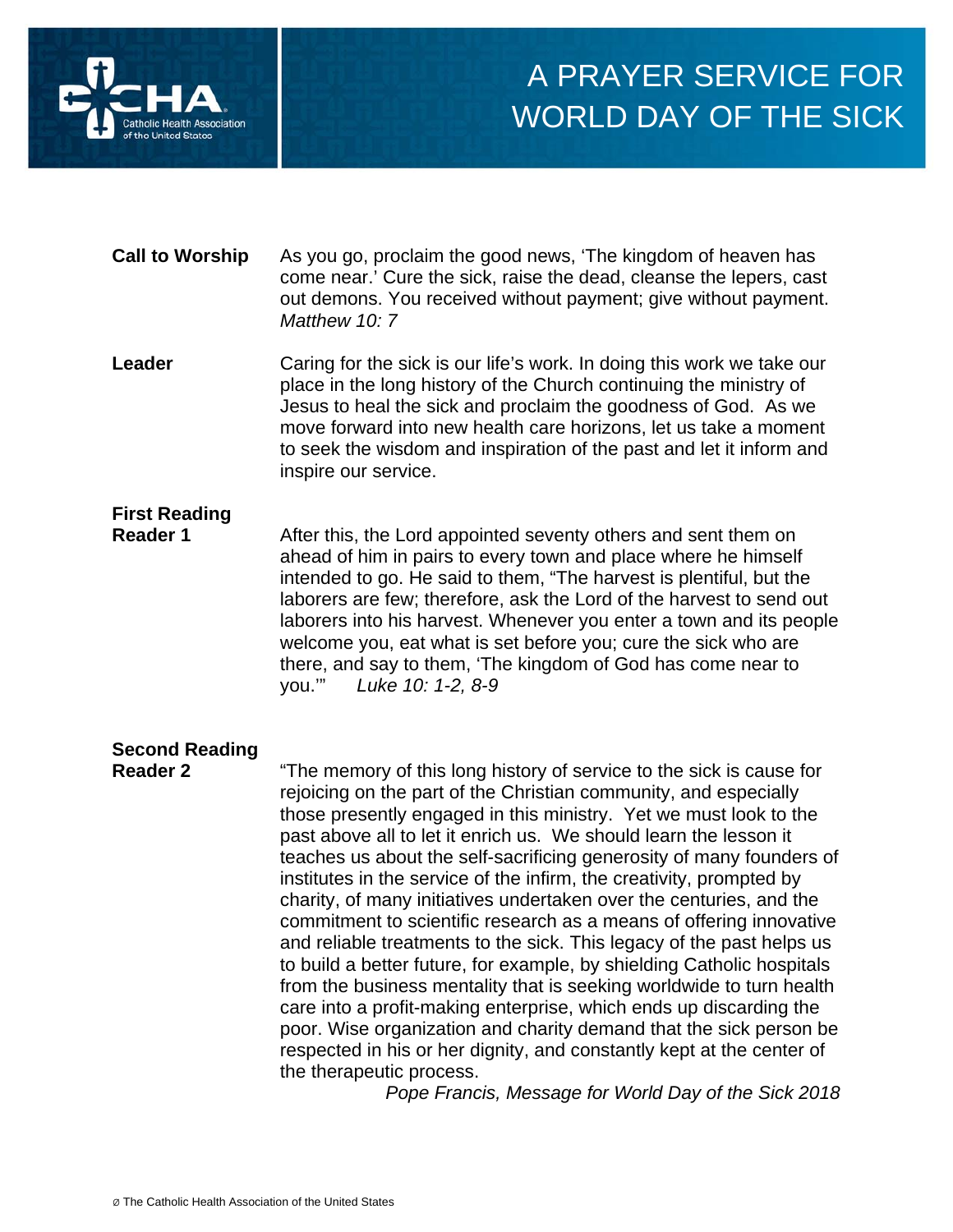

#### **[This would be an appropriate time to share a story or offer a reflection around the founding communities.]**

#### **Moment of Silence for Reflection**

#### **Petitions**

| Leader        | In the sending of the seventy, Jesus called everyday women and<br>men to proclaim the good news of the Kingdom of God and<br>demonstrate what that reign looks like in restoring the sick to<br>wholeness in their communities and homes. People were the center<br>of Jesus's ministry and just as he sent the seventy then, he sends<br>us today. Let us pray together for the sick, that God may<br>strengthen them, bring healing to them and renew them with his<br>love. To each petition, I ask you to respond, "Lord, hear our prayer."<br>Almighty God, look kindly on your suffering sons and daughters.<br>Comfort them with your love and mercy. We pray to the Lord. |
|---------------|-----------------------------------------------------------------------------------------------------------------------------------------------------------------------------------------------------------------------------------------------------------------------------------------------------------------------------------------------------------------------------------------------------------------------------------------------------------------------------------------------------------------------------------------------------------------------------------------------------------------------------------------------------------------------------------|
| All           | Lord, hear our prayer.                                                                                                                                                                                                                                                                                                                                                                                                                                                                                                                                                                                                                                                            |
| Leader        | Give them peace of mind and heart, and renew your life and love<br>within them. Free them from fear, worry and anxiety, ease their<br>sufferings of mind, body, and spirit, and give them courage and<br>hope. We pray to the Lord.                                                                                                                                                                                                                                                                                                                                                                                                                                               |
| All           | Lord, hear our prayer.                                                                                                                                                                                                                                                                                                                                                                                                                                                                                                                                                                                                                                                            |
| Leader        | Bring healing to the weakened and injured parts of their bodies,<br>renew their minds, heal wounded memories, strengthen their<br>immune systems, and shrink the tumors that are within those<br>suffering from cancer. We pray to the Lord.                                                                                                                                                                                                                                                                                                                                                                                                                                      |
| All           | Lord, hear our prayer.                                                                                                                                                                                                                                                                                                                                                                                                                                                                                                                                                                                                                                                            |
| Leader        | Renew the strength and health of all who have been weakened by<br>advancing age, sustain them with your love, and help them to be<br>witness to your faithfulness. We pray to the Lord.                                                                                                                                                                                                                                                                                                                                                                                                                                                                                           |
| All           | Lord, hear our prayer.                                                                                                                                                                                                                                                                                                                                                                                                                                                                                                                                                                                                                                                            |
| Leader        | Strengthen all who care for the sick, guide all medical personnel to<br>be instruments of your healing, and help chaplains to be signs of<br>your love and presence. We pray to the Lord.                                                                                                                                                                                                                                                                                                                                                                                                                                                                                         |
| All<br>Leader | Lord, hear our prayer.<br>Lord, we know that you hear our prayers - those spoken aloud and<br>those spoken only in the silence of our hearts. Through the witness<br>of Mary and all our ancestors in the faith, may we learn to wait in                                                                                                                                                                                                                                                                                                                                                                                                                                          |